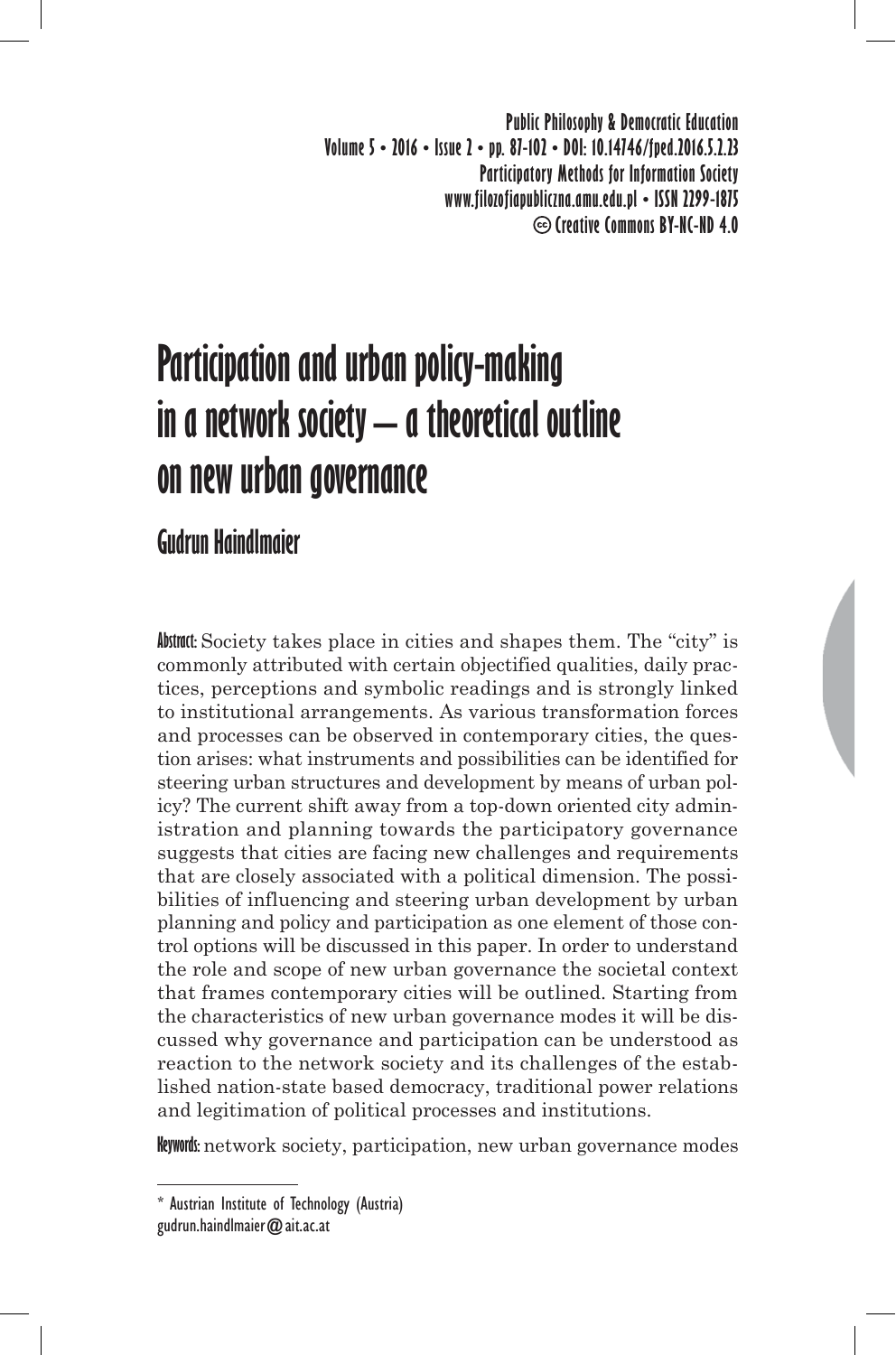#### **Background**

As commonly agreed, urbanization is strongly linked to institutional arrangements, respective legal, political and administrative systems, and consequently to hierarchies of power. Therefore, the "city" is commonly attributed with certain objectified qualities, daily practices, perceptions and symbolic readings. As Harvey states, these "urban things" are constantly altering:

(…) the conception of the urban and of "the city" is likewise rendered unstable, not because of any conceptual definitional failing, but precisely because the concept has itself to reflect changing relations between form and process, between activity and thing, between subjects and objects. (Harvey, 1989, p. 6)

The current shift away from a top-down oriented city administration and planning towards the emergence of governance structures and approaches suggests that cities are facing new challenges (not only economic ones) and requirements that are closely associated with a political dimension. However, in times of scarce resources cities need to seek synergies, focusing on resources (e.g. promoted by visions) as well as the involvement and participation of relevant stakeholders.

Nevertheless, despite the differences between them, cities are affected by common trends and face common challenges. In particular, the key challenge they face is to develop new models of decision-making, which will increase their economic competitiveness, but at the same time reduce social exclusion. (Parkinson et al., 2004, p. 14)

The possibilities of influencing and steering urban development by urban planning and policy and participation as one element of those control options will be discussed in this paper. In order to understand the role and scope of new urban governance, one needs to outline the societal context that frames contemporary cities: throughout history, cities have always been the "engines" of society. Very often, societal developments originate in cities and therefore cities have been (and still are) social hot spots both in a positive and a negative sense. Nowadays, "Information Society"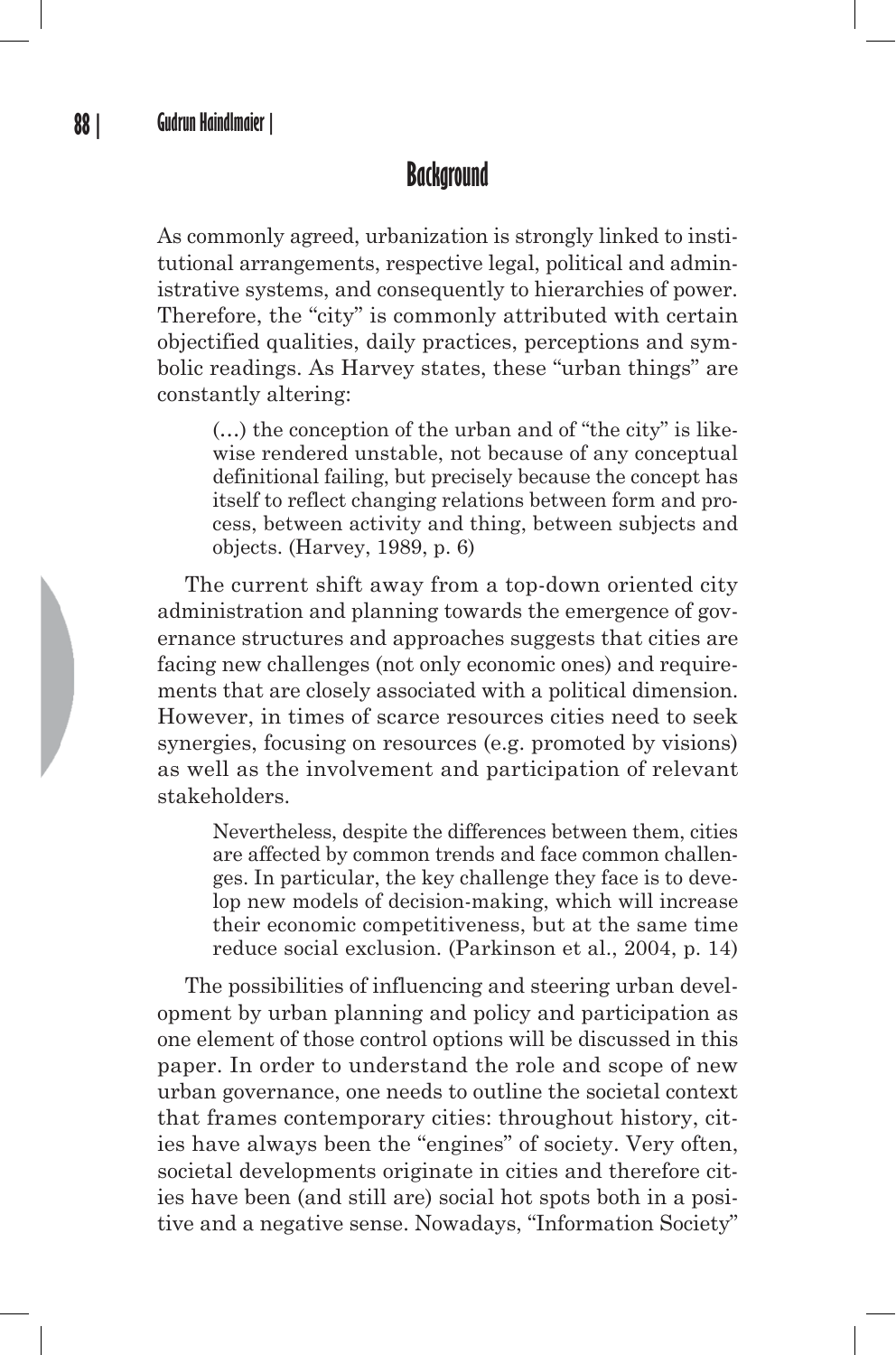is the most common denomination of modern society worldwide. In a broad understanding, it comprises all visible and invisible, perceptible and imperceptible signs and traces of the so-called digital revolution both on a technological and a social level of society. The "traditional industrial society" has been transformed by new technological developments, the intensified spread and importance of mass media, increase of spatial mobility, liberalisation and acceleration of economy, globalisation (and glocalisation), etc. combined with the fact that the borders of national states are increasingly blurring. In this context, it has to be noted that communication and exchange of information is not new, but the use of information and communication technologies (ICTs) adds a new quality and increases the value of information (Banse, 2008, p. 44ff).

The concept of the Information Society originally roots in sociological and economic works of Daniel Bell and Peter Drucker in the 60ies and 70ies of the last century, who dealt with the end of industrial economy and the advent of the post-industrial society. Bell terms the "post-industrial society" by comparing the characteristics of today's society with those of an industrial and pre-industrial one. He defines the post-industrial society as a "knowledge society" with an assignment to organise the growth of technology systematically (Bell, 1979, p. 198). This implicates that planning of research and innovation plays an essential role and, consequently, knowledge dominates over office and property as source of power. Intellectual fields and research dealing with information and how organization and societal structures are affected by information became increasingly important (Ellis et al., 1999; cited in Heitzman, 2004, p. 3). As Castells states on the network issue, not only labour and (technical and social) production are affected by the transformation into a network society, but these changes alter culture and power as well. It is becoming evident that information (coupled with knowledge and skills) is the driving factor of societal (and cultural) change. As cities are places where society is compactly organized, they are influenced by these transformations in a particular manner.

Taking those transformation forces and processes into account, the question arises: what instruments and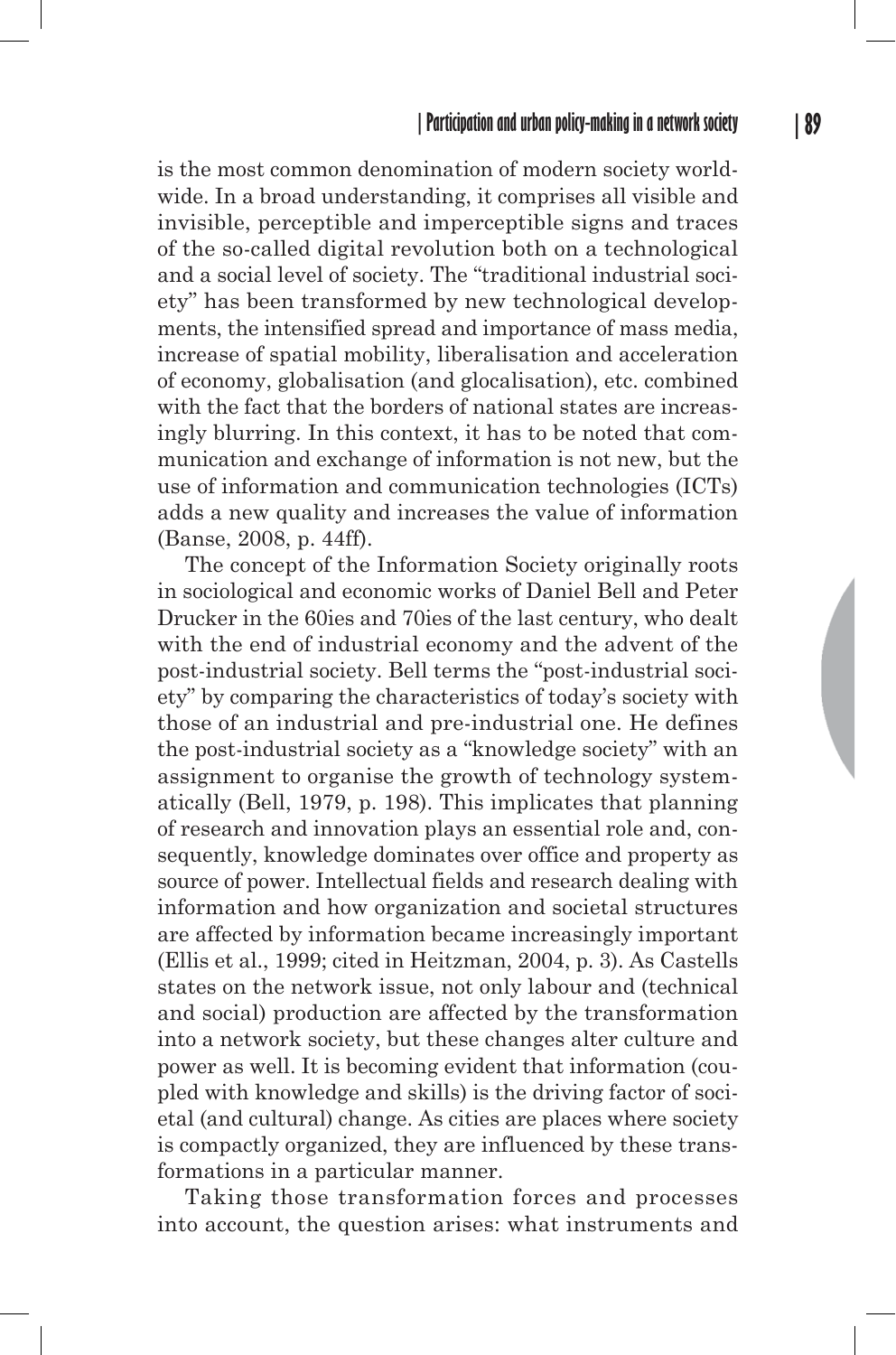#### **90 | Gudrun Haindlmaier |**

possibilities can be identified for steering urban structures and development by means of urban policy? From a spatial point of view three different issues determine urban development: location preference (of economy, public institutions and private households), the property market (real estate prices determine the inclusion/exclusion of certain places) and urban planning (sets a framework for the two other domains) (Häußermann & Siebel, 2004, p. 118f). This formal framework set by urban planning is also subject to change and can be created or shaped by means of various instruments. So far (until 2-3 decades ago) the authority of formal government structures was characterized by legitimacy and accountability. Planners could rely on these structures and focus on the translation of (broad) policy objectives into distinctive spatial strategies and plans for city or neighborhood development. The spatial scope was orientated towards integrated socio-spatial relation within delimited territories. Nowadays these structures and practices have become much more complex and interconnected and "authority power" is more and more forced to give way to "network power" (Healey, 2005, p. 146). This complexity demands for new ways of governance and dealing with the dynamics of urban regions. As Patsy Healey documents in her analysis of contemporary European spatial planning, a first rethinking of spatiality, power, scale and place in a period of transforming urban regions and the emergence of the network paradigm can be observed. For such a change major political struggles and the altering of key planning stakeholders are required, as planning more and more has to "sell" views of space and territory based on a relational, networkbased notion and vocabulary (Healey, 2003; cited in Graham, 2005, p. 106). As planning is "persuasive storytelling about the future" (Throgmorton, 1992; cited in Hajer & Zonneveld, 2000, p. 339), spatial planning is a political business. Thus, the respective planning culture is a manifold expression of the prevailing political culture. Planning culture can be defined "as the ways, both formal and informal, that spatial planning in a given multi-national region, country or city is conceived, institutionalized, and enacted." (Friedmann, 2011, p. 168) This notion of planning culture discloses the embeddedness of planning acts in the respective political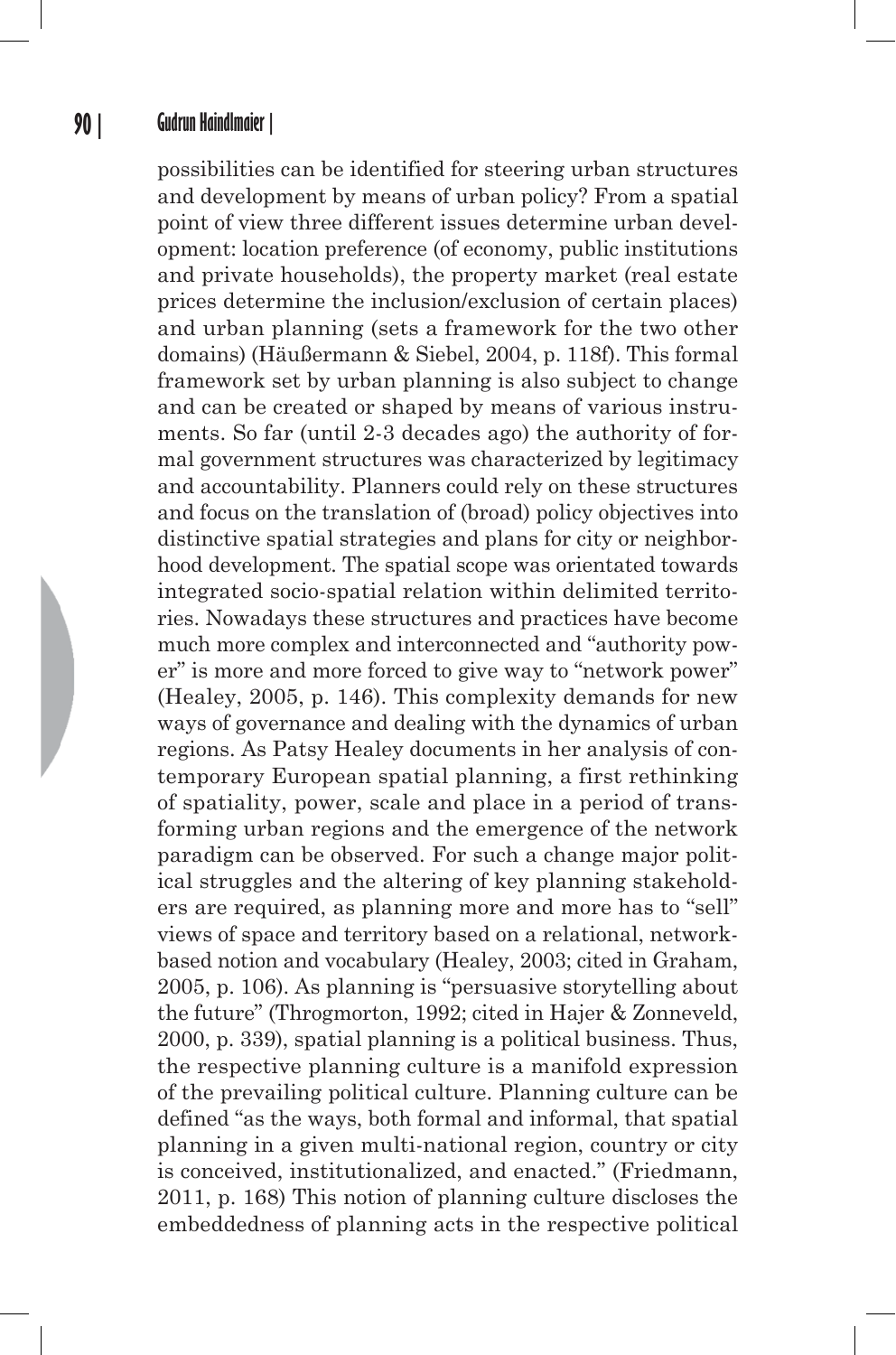culture of countries and individual cities. Notwithstanding, Friedmann points out that this fundament of planning and culture is not engraved in stone but subject to change, e.g. challenged by globalization tendencies, just to name one (Friedmann, 2011, p. 168).

# **Urban (development) policy: the shift from government to governance**

From the perspective of economic development, it is undoubted that policy action influences city characteristics and, consequently, the determinants of economic performance. If examining the term "urban policy" closely, it becomes obvious that almost all policies influence cities in one or other way. In this rather holistic perspective, urban policy is defined very broadly and serves as a general term for all governmental activities in urban areas involving planning and delivering public services as well as supporting the development of the local economy (as an essential base for the welfare of local residents in an urban society) (Blackman, 1995; cited in Oately, 1998, p. 19). A more limited approach is to focus on "area-based government-sponsored initiatives directed at the problems of economic decline and social disadvantages found in and around (…) cities" (Oately, 1998, p. 19).

At this point, a note on the shifting role and specifications of urban policy in the last decades needs to be made. Within recent years, the role of urban policy has changed and, increasingly, aspects such as the positioning in the competition and city marketing are seen as tasks of a city administration and urban planning with respect to urban competition (see Jensen-Butler, 1997). Urban politics, city marketing and image of cities are linked together, thereby providing a linkage for (alternative) urban development policies by means of governance tools that address image building, local identities and participation. Although the concepts of a competitive city, especially in Marxist approaches on urban competition, indicate that urban development can be attributed to purely material interests and factors, this perspective is limited. The currently existing mix culture, institutions and power relations enables nations and cities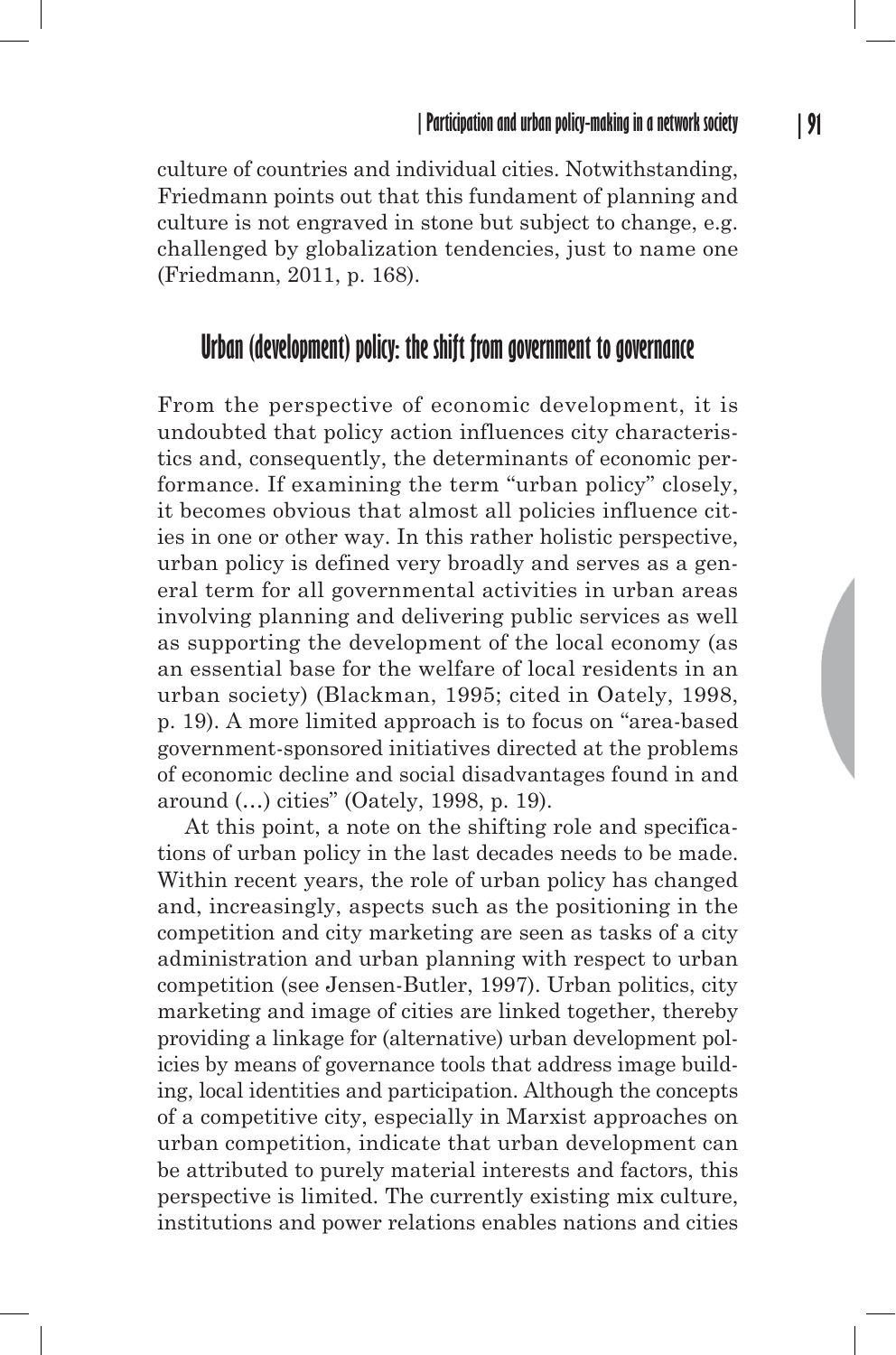to realize the patterns of action (within a capitalist setting) in a fundamentally different manner (Strom & Mollenkopf, 2004, p. 285).

According to Begg, the aim of urban policy is to enable the city to adapt and to boost the cities competitive performance in a changing (economic) environment (Begg, 1999, p. 804). Especially as cities are influenced by the (inter) national economy, the performance of the urban systems has significant links to national competitiveness as explained in the beginning. Thereby, Begg identifies two important emerging demands on urban policies: first, globalisation as limiting factor to the freedom of action for governance and, second, the changes of organisation of production become manifest by the simultaneous raise both in (new form of) cooperation and competition. In his analysis of British cities, Oatley identifies a "shift from local government to local governance" in urban policy (Oately, 1998, p. 17). New organizational habits, new practices, networks and institutional arrangements have altered the self-concept of governmental and planning institutions/work, and, consequently, the form and possibilities of interaction with the public (transparency issues, open data etc.) as well as the sequence of planning and steering processes. As Beauregard (2005, p. 30) argues,

the comprehensive-rational approach associated with the planned city has lost favor over the last few decades and been replaced by a more democratic, de-centered, flexible, and citizen-driven model of planning.

As indicated above there is a shift from traditional topdown instruments of government planning towards cooperative and coordinative methods of governance. It is argued that, in many cases, regulation, control and comprehensive centralistic planning has hindered dynamic urban development (Healey, 2005; cited in Sehested, 2009, p. 246). Anyway, the control function of urban planning and regulatory functions by means of land use plans etc. does not disappear, but is supplemented. The urban planning process is altering and therefore the (creative and flexible) combination of different strategies is necessary nowadays (Frey, 2008, p. 75). What has lead to this shift? Before the recession in the 1970s, the state expenditures on social investment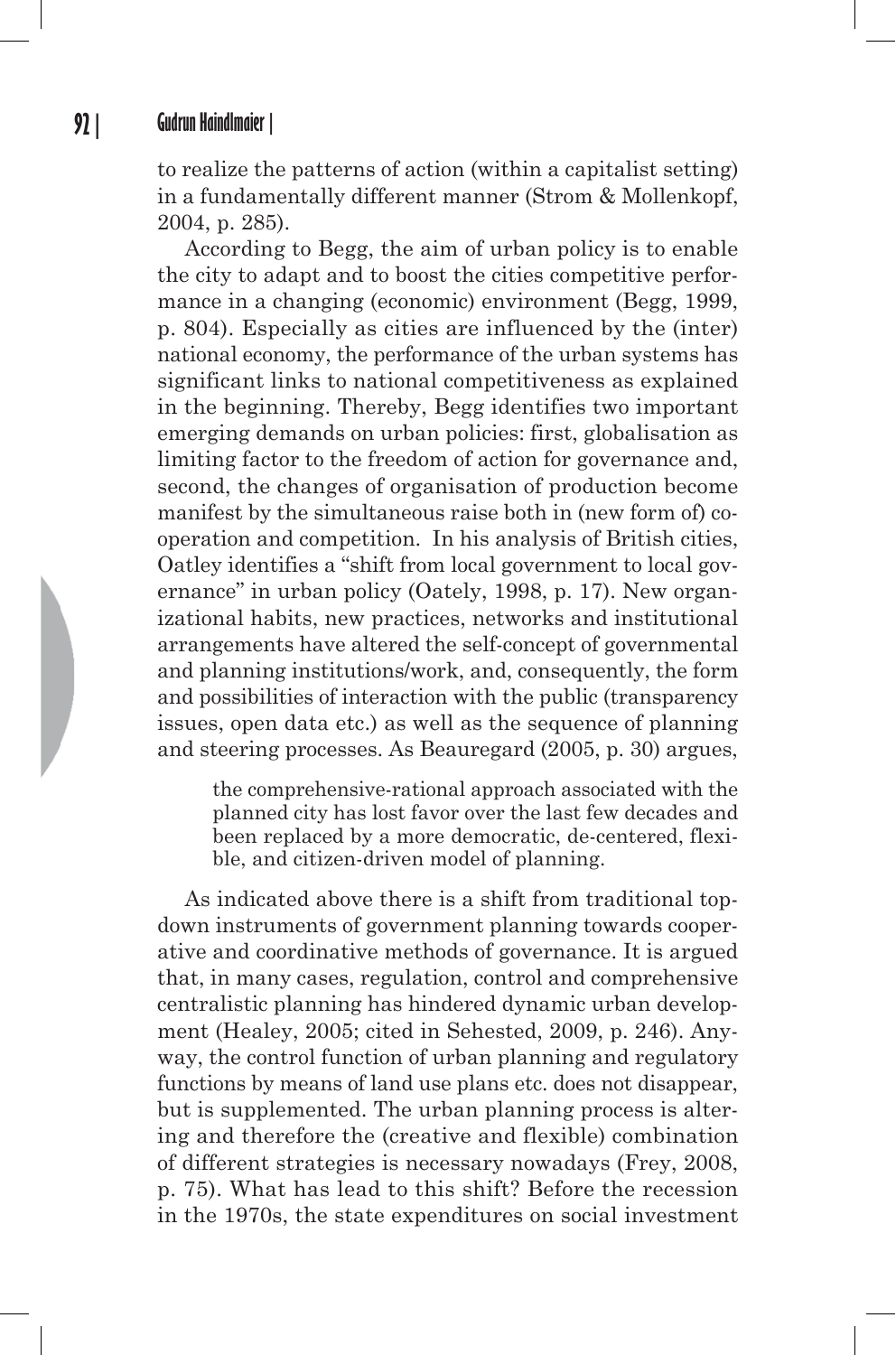and collective consumption have been enforced continuously, and, consequently, the management of these state interventions has been of major importance. Griffiths defines three main characteristics of this managerialist form of government: allocation of state surpluses is more important than the attraction of private investment flows; dominance of bureaucracy over flexible and less formalised organisational modus operandi; and the predominance of a socialist welfare ideology (Griffiths, 1998, p. 42). However, social spending had to be reduced due to the economic crisis, and, as a consequence, achievements of the welfare state that have been taken for granted for so long got endangered. The crisis of fordist structures put pressure on the legitimised and well-established forms of government. They are not suitable for responding to neither the new flexible preconditions nor the need for pro-active steering of urban development; consequently, entrepreneurial modes of urban governance have emerged.

#### **Characteristics of new urban governance modes**

How the information or network society and the new characteristics of information technology as well as the changed role and perception of information (rights-based approaches, open data etc.) undermines long-established strategies of urban government, planning and traditional policies can be shown by an example given by Heitzman in his analysis of Bangalore (India):

organizational interaction based on the manipulation of data sets and multimedia presentations within a network of cooperating offices challenged the long-established autarchy of (…) authorities. (Heitzman, 2004, p. 91)

This indicates that new approaches are needed to replace or at least complement the established forms of government. But what are the specificities of this new governance and is it really something new? In any case, governance (in opposition to government) follows a different understanding of space, namely that spatial structures are socially constructed and formed by social actions. This opposes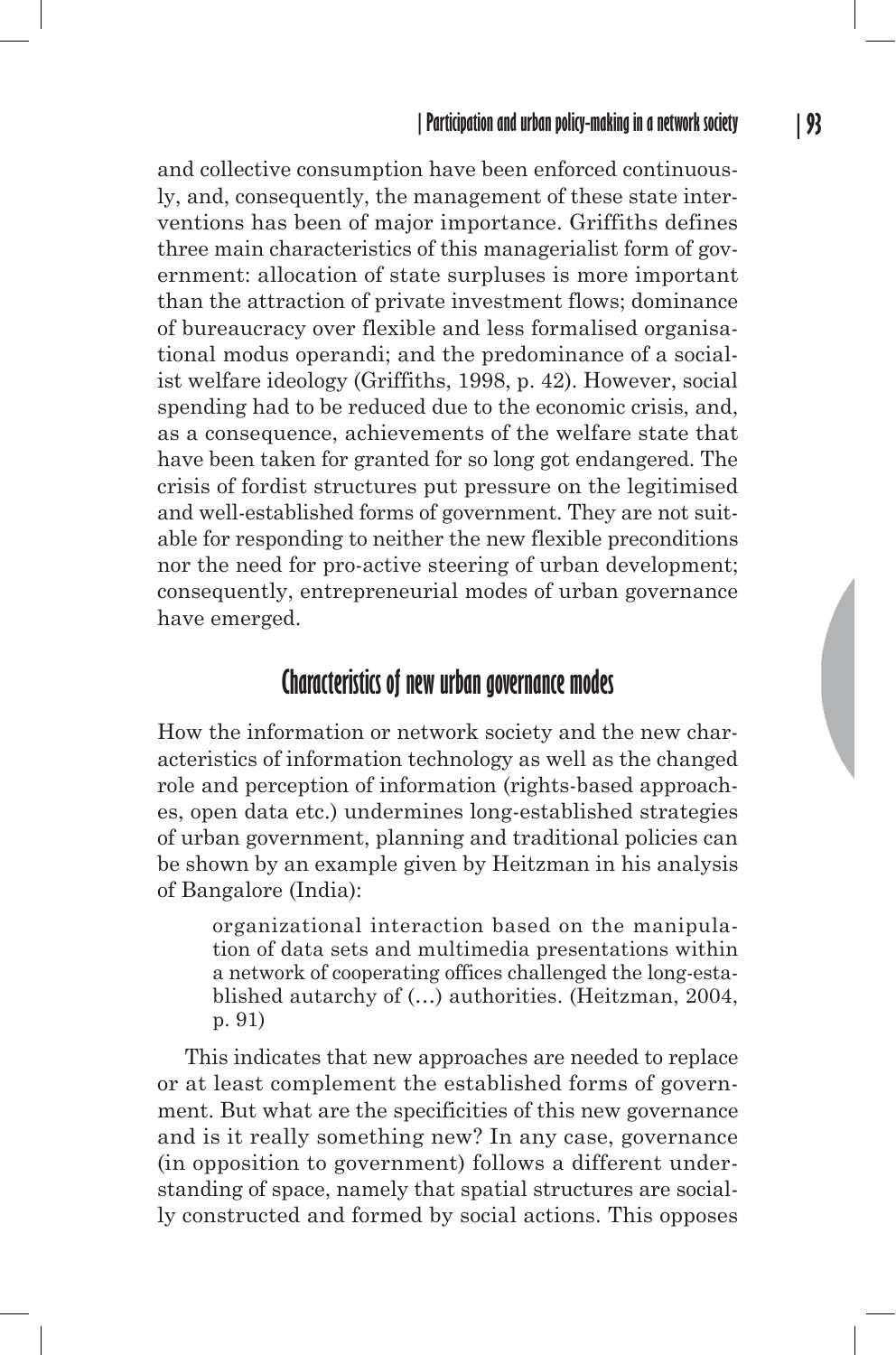#### **94 | Gudrun Haindlmaier |**

the "space as container-principle" following the credo that planning is done on a tabula rasa and that cities can be "built" (Frey, 2008, p. 76f). However, it needs to be noted that there is a wide spectrum of various concepts of governance in many different disciplines with (slightly) different meanings. Usually they are either focused on actors or institutions but both approaches have in common that they "share a focus on phenomena that affect the nexus between spatiality and public action" (Gualini, 2005, p. 285). Governance can be seen as co-operative form of (public) steering involving public and private actors, different levels and institutions of administration or other political actors. For that matter, governance is based on the assumption that effective political steering cannot be done by the nation state on its own, but market mechanisms and self-organization as alternatives and amendments to the established (hierarchical) system (Frey, 2008, p. 79).

Governance indicates a new kind of social-political steering logic in the public sector characterised by a differentiated and multicentred political system with a mix of private and public actors participating directly in the decision making process without any clear hierarchic relation between the many centres and actors. (Sehested, 2001; cited in Frey, 2008, p. 80)

It is important to note that the rise of governance as alternative to government is not about the withdrawal of institutions or the promotion of a (neo)liberal state model based on privatization and deregulation. Governance is about new modes of socio-economic regulations in order to ensure effective performance and to mediate between conflicting interests (Gualini, 2005, p. 286). Consequently, this conveys that cities now have more possibilities and potentials for steering urban development and positioning as they now can integrate local forces and actors more easily and quicker than within rigid, hierarchical regulation structures and steering processes. On the one hand, these findings tie up with the research on the politics of scale and on the other hand with the regulation approach, which shows that traditional models of political order and prevalent modes of state capitalism are challenged by transnationalisation and globalisation. Therefore, new modes of governance are an answer to these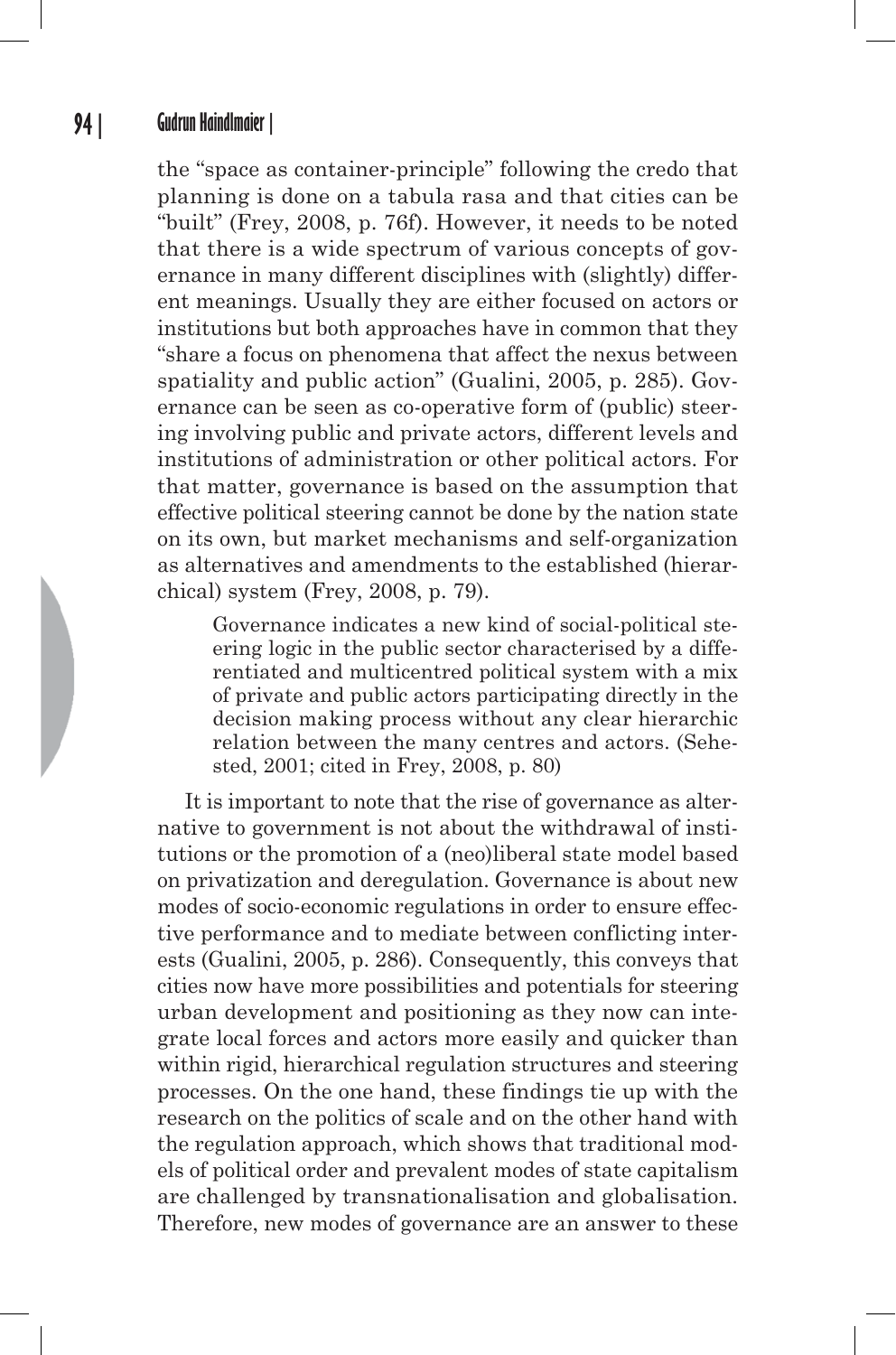developments of changing modes of production and accumulation (Jessop, 2000; Swyngedouw, 1997; cited in Gualini, 2005, p. 287) which put emphasis on the ability of the local state institutions to perform socio-economic tasks (Gualini, 2005, p. 287):

the sociology of governance is intrinsically part of a thinking that attempts to integrate economic, political and social changes at different scales, while privileging access through the territorial level. (Le Galès, 2002, p. 13; cited in Gualini, 2005, p. 288)

This reveals that governance is an instrument of a neoliberal spatial development reacting to the fact that regulations from above (made behind one's desk) do not work out as intended, but the involvement of stakeholders is seen as factor of success. Cooperative approaches help to identify the goals and then to achieve them. This again points out the specific local dimension of governance and the rescaling of public action towards urban and regional governmental activity. Thereby, Harding identifies three ideal-typical patterns of local governance such as the shift of welfare or distributive modes to localized supply-side measures; the increasing importance of locally based and product-orientated governing arrangements replacing the nationally based process-oriented ones; and the rise of horizontal integration, flexibility, networking and problem solving activities focusing on the realization of (economic) potentials by collaboration and strategic competition away from standardized rules and clear lines of authority and vertical integration (Harding, 1997, p. 295; cited in Gualini, 2005, p. 288). Identifying the spatial scale of these changes *"*[…] *goes beyond the constraints of acting locally in a global world* […]*; rather it is related to the redefining of the scales involved in the local dimension of governance. Far from representing an objective* shift *in spatial scales, this redefinition relates to a multiplicity of scalar rationales, and depends on how these frame local perceptions and strategies.*" (Gualini, 2005, p. 290; emphasis in original) Regardless of the respective scale, the following three important areas of methods and instruments of urban governance can be pointed out:

• Participation has become a central component of inclusive urban development. It is not just about informing the involved actors, but about encouraging active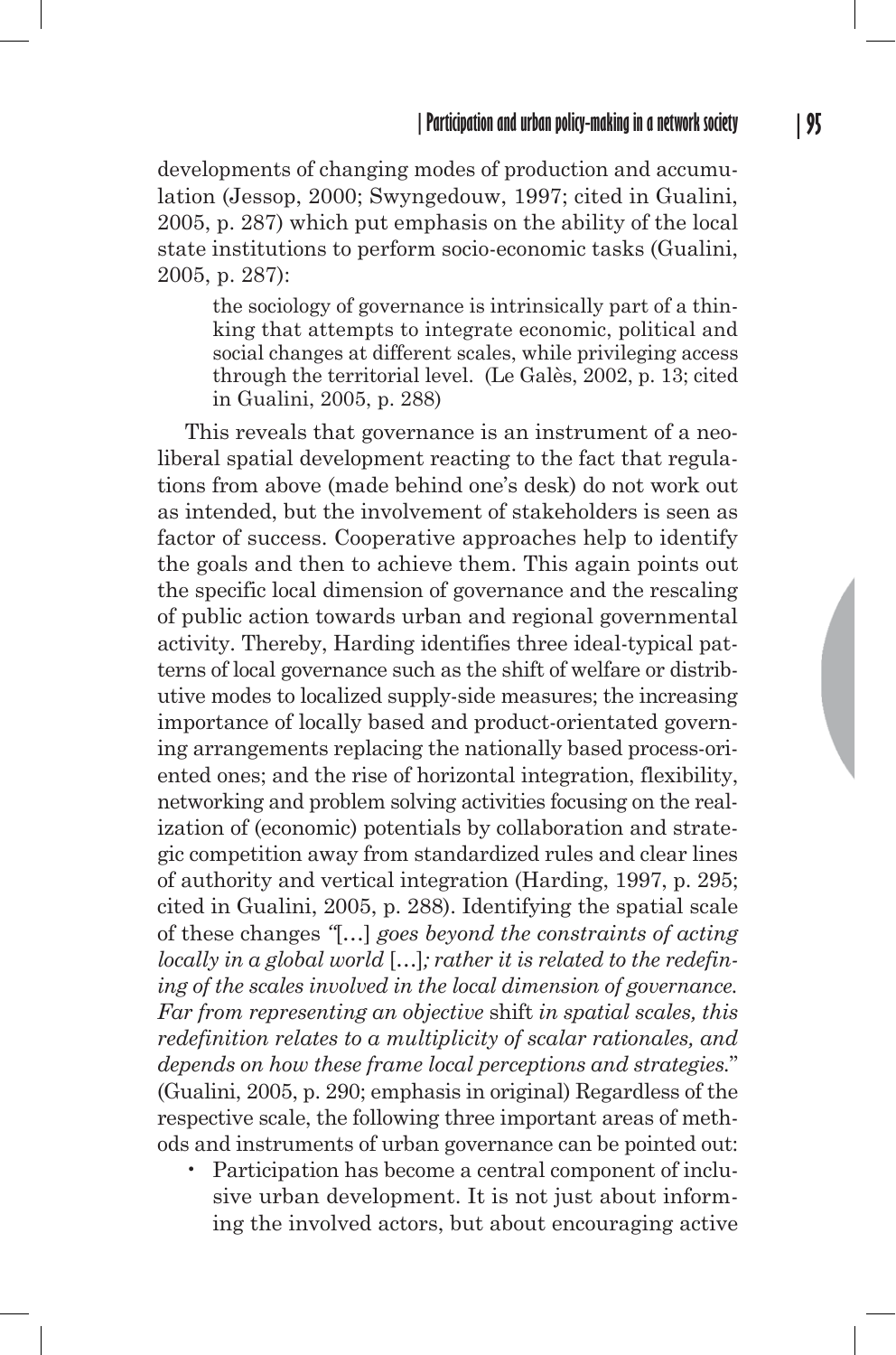involvement of actors. Cities show up with very different strategies on enforcement of participation, mobilization of actors and their empowerment, but at least the aim is to foster an urban culture of participation, enable collective sensemaking and learning (Frey, 2008, p. 80f; Gualini, 2005, p. 289f). Frequently, participation is targeted on the outside, but not on the inside, which means that participation is neglected with respect to administrative structures, the inclusion of employees in urban management institutions and their active embedding into networks (Frey, 2008, p. 82).

- Territorial innovation models are regional science approaches trying to explain why local resources and potentials are still competitive advantages for companies, regions or cities despite globalization tendencies. These approaches analyse the production of a unique selling proposition (see discussion on urban competitiveness and urban entrepreneurialism). They are referred to as theoretical-institutional approaches and aim at emphasizing the importance of knowledge innovation in the context of the transition from Fordism to post-Fordist social structures. By means of cooperative bottom-up steering mechanisms, networking, clustering of businesses and local developments as well as the mobilization of local potentials can be triggered (Frey, 2008, p. 83f; Gualini, 2005, p. 289).
- Strengthening of self-organization and self-management, flexibility in planning processes by combining formal and non-formal elements require a paradigm shift and an altered (self-) understanding of territorial planning (see Frey, 2008, p. 87ff). However, it is important that self-regulation or self-organization is not to be confused with laissez-faire, as Patsy Healey indicates: "Governance practices would encourage self-management and self-regulation, but without downloading responsibility for skilled tasks such as maintaining financial accounts and ensuring compliance with necessary regulations." (Healey, 2004, p. 17; cited in Frey, 2008, p. 96)

Based on these specific possibilities and areas of governance the previously discussed difference to government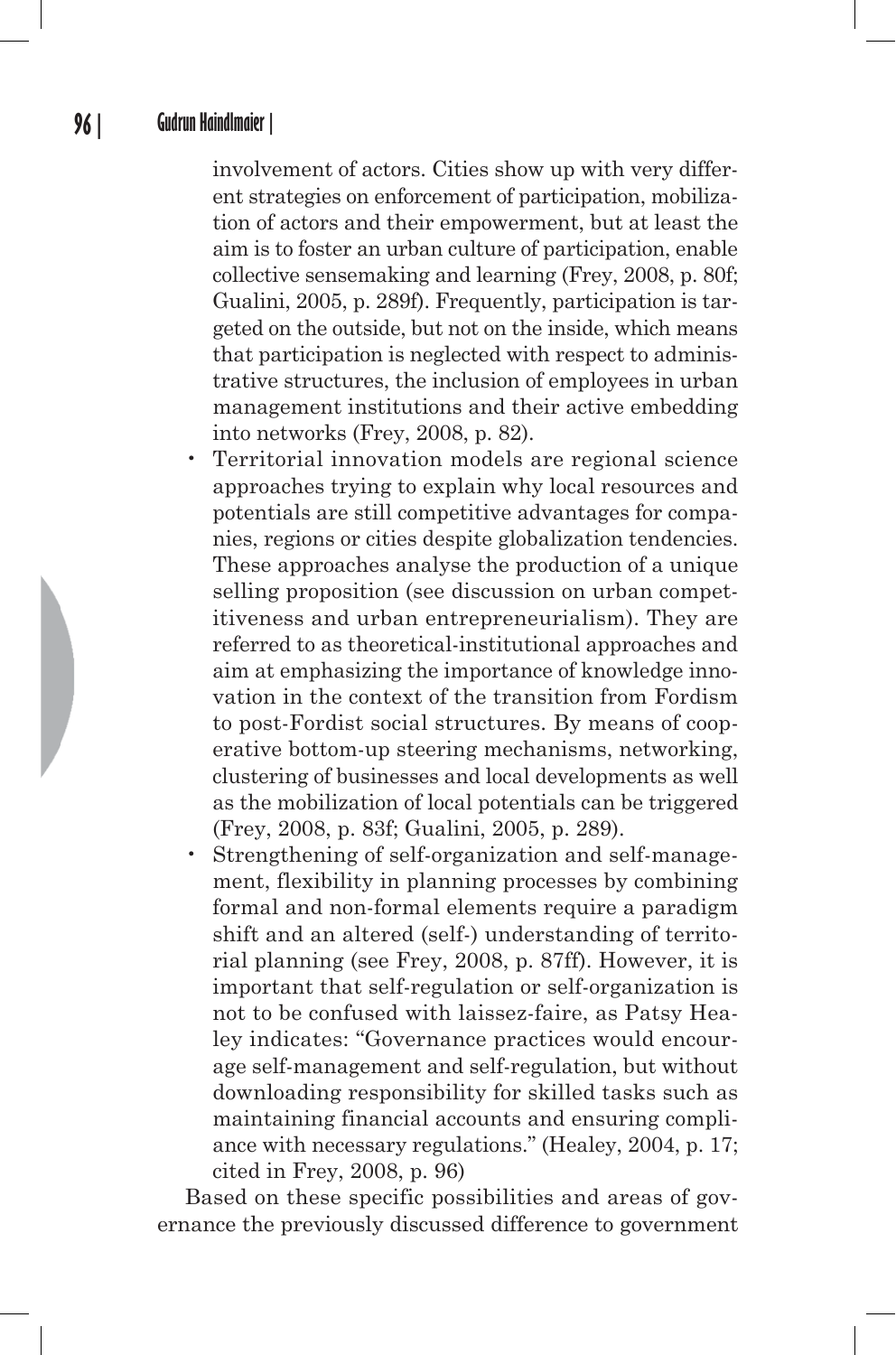becomes even more clear. In order to find new answers to the crisis of government bottom-up replacing top-down planning, networking and co-operation are named as upcoming instruments. The changing role of the (nation) state institutions away from hierarchies and traditional authoritative structures leads to a new understanding of policy making, "e.g. from that of a provider to that of an enabler; from that of initator to mediator and facilitator; from pivot to gatekeeper or arbitrator; from manger to policy entrepreneur" (Gualini, 2005, p. 287). Having the focus on "the particular division of labor between the market, social structures, and political structures" (Le Galès, 2002, p. 14; cited in Gualini, 2005, p. 287) reveals the need of nation states and especially cities for instruments and policies focused on competitiveness, entrepreneurialism and participation in contrary to traditional managerialism.

### **Discussion – Governance and participation as reaction to network society**

The information and network society challenges the established nation-state based democracy, traditional power relations and legitimation of political processes and institutions. However, power does not disappear within networks, but it is altered. Therefore, "power" may not be an appropriate term anymore but rather needs to be replaced by the ability to integrate oneself into networks and make use of them:

Perhaps the question of power, as traditionally formulated, does not make sense in the network society. In the world of networks, the ability to exercise control over others depends on two basic mechanisms: the ability to program/reprogram the network(s) in terms of the goals assigned to the network; and the ability to connect different networks to ensure their cooperation by sharing common goals and increasing resources. (Castells, 2004, p. 32)

From this follows, that cities need to develop or activate capacities and potentials to position themselves in networks at various scales, even more since there is a shift of power relations towards diversity and diffusion. New forms of governance and strategic planning have to be established under these preconditions (Healey, 2005, p. 153). Because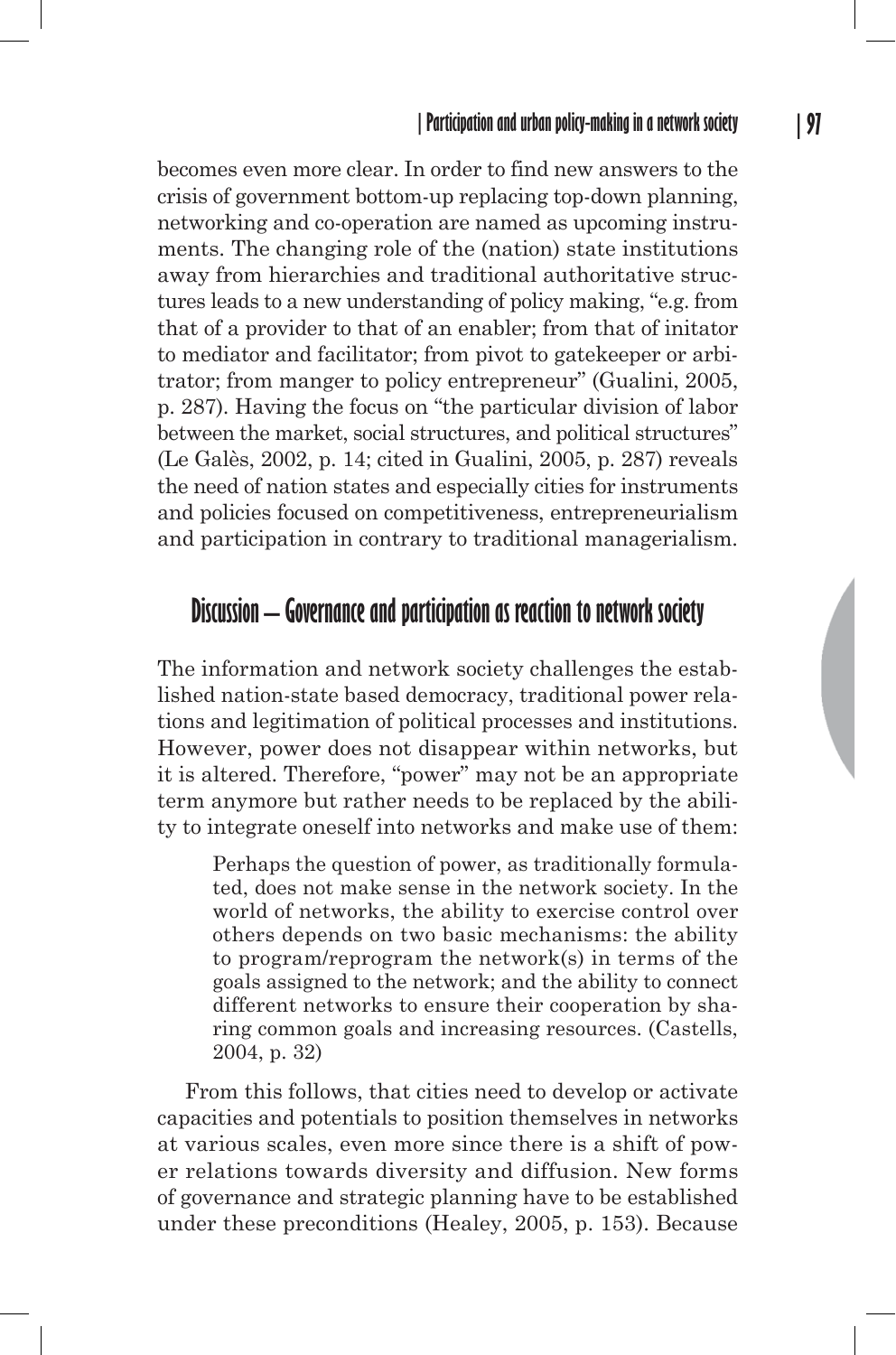of these fundamental societal changes these new forms of policy and strategic planning must not be simply "added on" but have to be embedded into systems and networks (Hajer & Zonneveld, 2000, p. 352). This opens up points of contact for the promotion of cooperative forms of urban planning/governance and provides theoretically substantiated, reasonable arguments why they might be an appropriate answer to changed societal conditions and increased pressure by urban competition. Government changes from traditional top down government planning based on "rational" calculations, linear models and hierarchical structures to a networked, active, cooperative, creative and participative governance (accompanied by complex, non-projectable, intrinsically dynamic processes and results).

There is an explicit link between patterns of governance and networks as "governance refers to self-organizing, inter-organizational networks" (Rhodes, 1996, p. 660; cited in Gualini, 2005, p. 292). As the network society tends to develop flexible organizational forms and citizens capable of creating their own action-environment, it is to be assumed that governance will be a meaningful and legitimized form of steering urban development in the future. As urban planning "is increasingly exercised in a fragmented governance system consisting of numerous policy networks that stretch across public and private boundaries (…) and across levels of public decision making" (Sehested, 2009, p. 247), instruments taking various interests into account and aiming for consensus become important. Consequently, principles of interdependence, negotiation and trust are basic governance principles in a network society (Rhodes, 1997; cited in Sehested, 2009, p. 247). Thereby, as (strategic) urban "planning is action laid out in advance" (Mintzberg, 1994, p. 7; cited in Elcock, 2008:79), it helps to reduce uncertainty and allows for dealing with an increasingly intertwined and interconnected society and economy. Due to changes in spatial patterns and demand (both in economic as well as socio-individual dimensions) it is clear that strategic planning is an active task that has to operate in a network society with flexible instruments allowing for interconnection, context-sensitivity (see e.g. Radzik-Maruszak & Batorova, 2015) and various scalar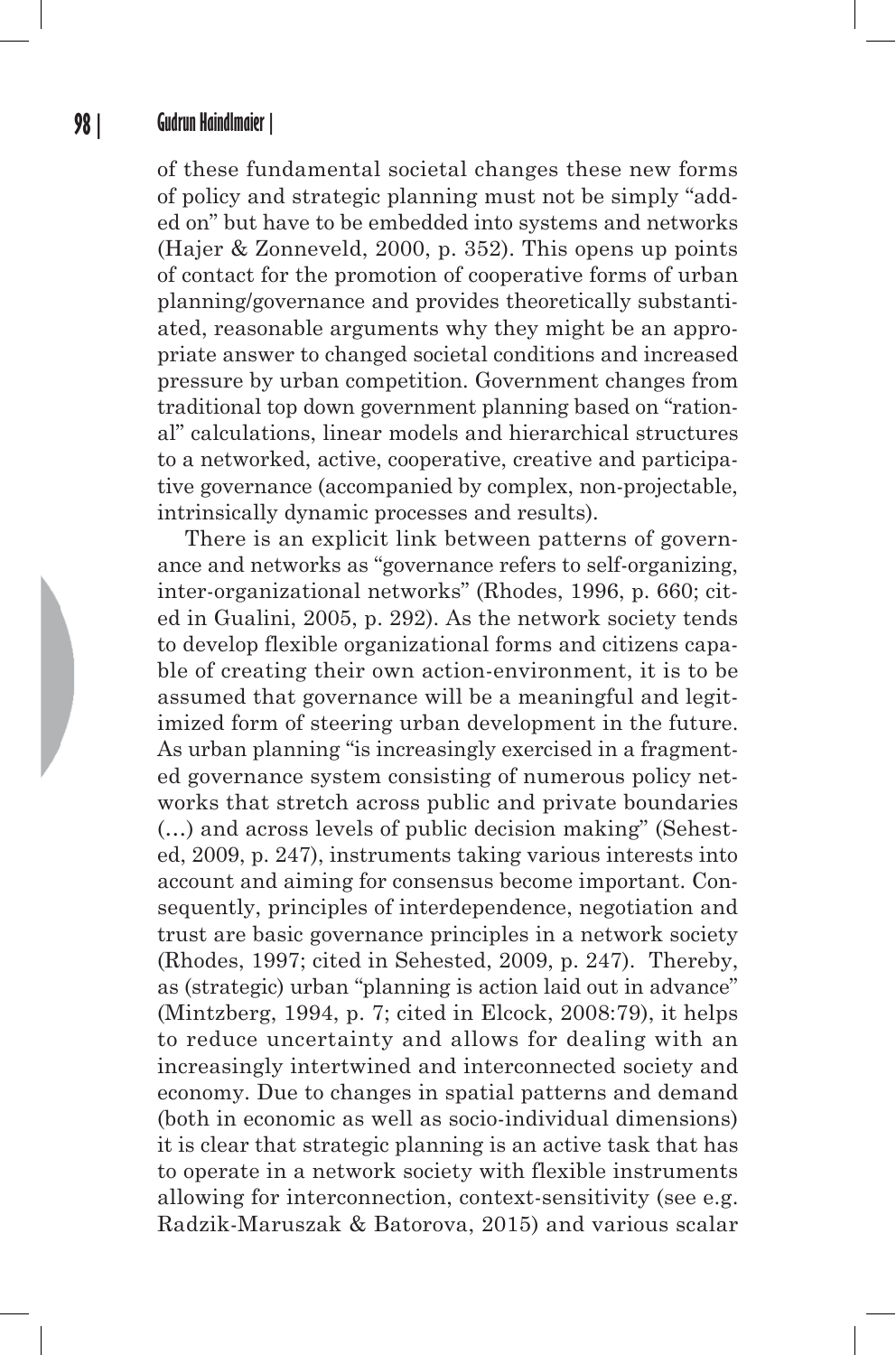re-configurations. Generally spoken, scaling gains importance and is increasingly understood as (socially) configured and constructed. If a city is able to operate on different scales, the integration of its local network into regional and global networks will allow for maximizing benefits from resources and interrelations of the network society.

To sum it up, cities are ´produced´ by a variety of decisions at different levels and by different actors. The amount of influence and composition of these various public and private decision makers and processes varies over time, but is resulting in the transformation of the urban structure. Therefore, participation on different levels and among different stakeholder groups (and networks) is crucial in order to effectively and sustainably steer urban development as well as to legitimize urban policy and its actions.

#### **References**

- Banse, G. (2008). Visionen der Informationsgesellschaft Gestern, Heute, Morgen. In: G. Banse, A. Kiepas (Eds.), *Visionen der Informationsgesellschaft 2016* (pp. 33-52). Berlin: Trafo.
- Beauregard, R. A. (2005). Planning and the Network City: Discursive Correspondences. In: L. Albrechts, S. Mandelbaum (Eds.), *The Network Society: A New Context for Planning* (pp. 24-33). New York: Routledge.
- Begg, I. (1999). Cities and Competitiveness. *Urban Studies*, 36(5-6), 795-810.
- Bell, D. (1979). *Die nachindustrielle Gesellschaft*. Reinbek bei Hamburg: Rowohlt.
- Blackman, T. (1995). *Urban Policy in Practice*. New York: Routledge.
- Castells, M. (2004). *The Network Society. A Cross-Cultural Perspective*. London: Edward Elgar.
- Elcock, H. (2008). Regional Futures and Strategic Planning. *Regional & Federal Studies*, 18(1), 77-92.
- Ellis, D., Allen, D., Wilson, T. (1999). Information Science and Information Systems. Conjunct Subjects Disjunct Disciplines. *Journal of the American Society for Information Science*, 50(12), 1095-1107.
- Frey, O. (2008). *Die Amalgame Stadt. Orte. Netze. Milieus.* Wiesbaden: VS Verlag für Sozialwissenschaften.
- Friedmann, J. (2011). *Insurgencies: Essays in Planning Theory*. London–New York: Routledge.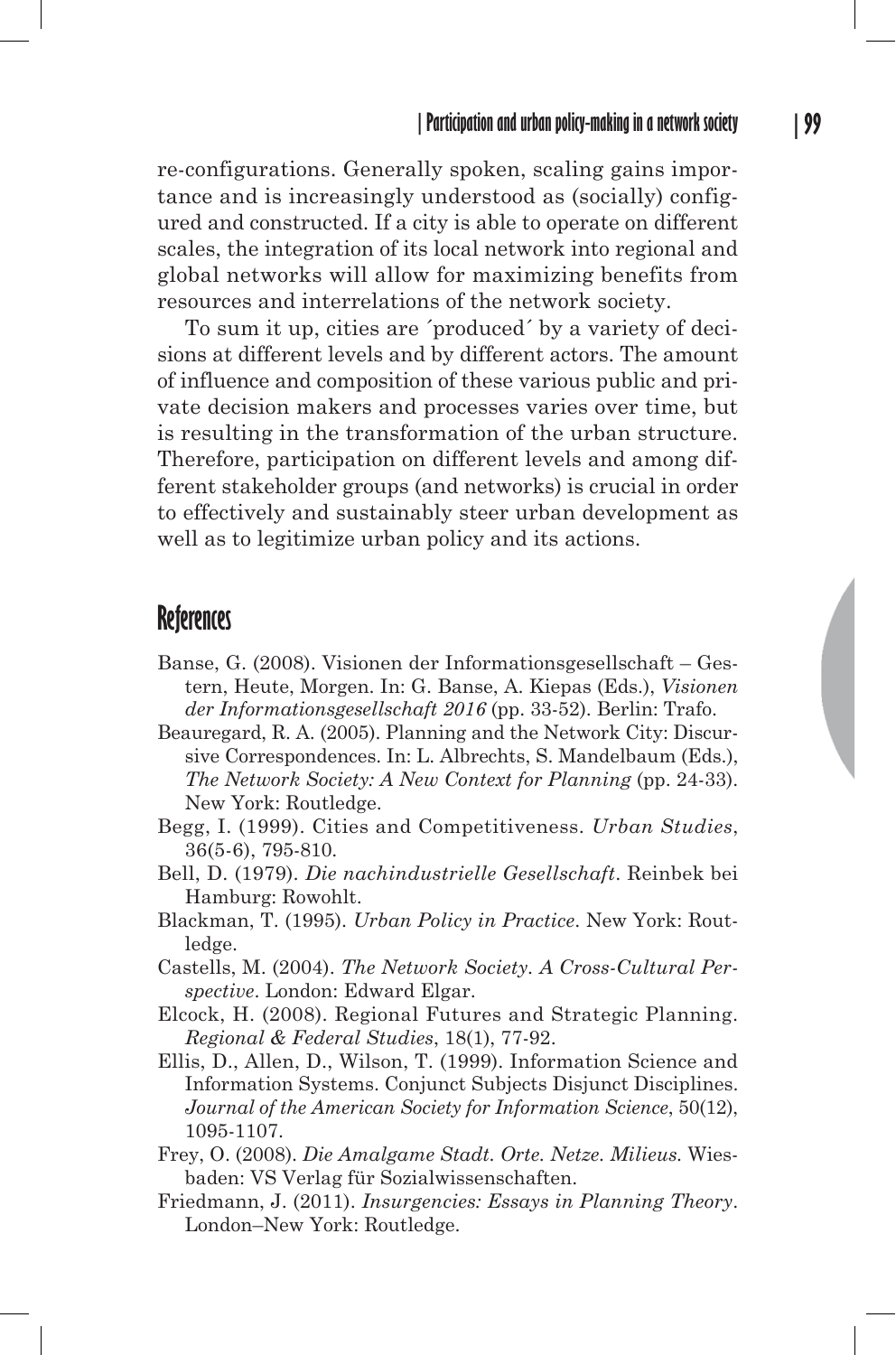- Graham, S. (2005). Strategies for Networked Cities. In: L. Albrechts, S. Mandelbaum (Eds.), *The Network Society: A New Context for Planning* (pp. 95-109). New York: Routledge.
- Griffiths, R. (1998). Making Sameness: Place Marketing and the New Urban Entrepreneurialism. In: N. Oatley (Ed.) *Cities, Economic Competition and Urban Policy* (pp. 41-57). London: Paul Chapman Publishing Ltd.
- Gualini, E. (2005). Reconnecting Space, Place, and Institutions: Inquiring into "Local" Governance Capacity in Urban and Regional Research. In: L. Albrechts, S. Mandelbaum (Eds.), *The Network Society: A New Context for Planning* (pp. 284- 306). New York: Routledge.
- Hajer, M., Zonneveld, W. (2000). Spatial Planning in the Network Society – Rethinking the Principles of Planning in the Netherlands. *European Planning Studies*, 8(3), 337-355.
- Harding, A. (1997). Urban Regimes in a Europe of the Cities? *European Urban and Regional Studies*, 4(4), 291-314.
- Harvey, D. (1989). From Managerialism to Entrepreneurialism: The Transformation in Urban Governance in Late Capitalism. *Geografiska Annaler*, 71B(1), 3-17.
- Häußermann, H., Siebel, W. (2004). *Stadtsoziologie. Eine Einführung*. Frankfurt am Main: Campus Verlag.
- Healey, P. (2003). The New Institutionalism and the Transformative Goals of Planning. In: N. Verma (Ed.), *Institutions and Planning* (pp. 61-87). New Brunswick, NJ: Center for Urban Policy Research.
- Healey, P. (2004). The Treatment of Space and Place in the New Strategic Spatial Planning in Europe. *International Journal of Urban and Regional Research*, 28(1), 45-67.
- Healey, P. (2005). *Collaborative Planning: Shaping Places in Fragmented Societies*. Basingstoke: Palgrave Macmillan.
- Heitzman, J. (2004). *Network City. Planning the Information Society in Bangalore*. New Delhi: Oxford University Press.
- Jensen-Butler, C., Shachar, A., van Weesep, J. (Eds.) (1997). *European Cities in Competition*. Avebury: Aldershot.
- Jessop, B. (2000). *The Future of the Capitalist State*. Cambridge: Polity Press.
- Le Galès, P. (2002). *European Cities: Social Conflicts and Governance*. Oxford University Press: Oxford.
- Mintzberg, H. (1994). *The Rise and Fall of Strategic Planning: Reconceiving the Roles for Planning, Plans, Planners*. New York: Free Press.
- Oatley, H. (1998). *Cities, Economic Competition and Urban Policy*. London: Paul Chapman Publishing Ltd.
- Parkinson, M., Hutchins, M., Simmie, J., Clark, G., Verdonk, H. (Eds.) (2004). *Competitive European Cities: Where Do The*